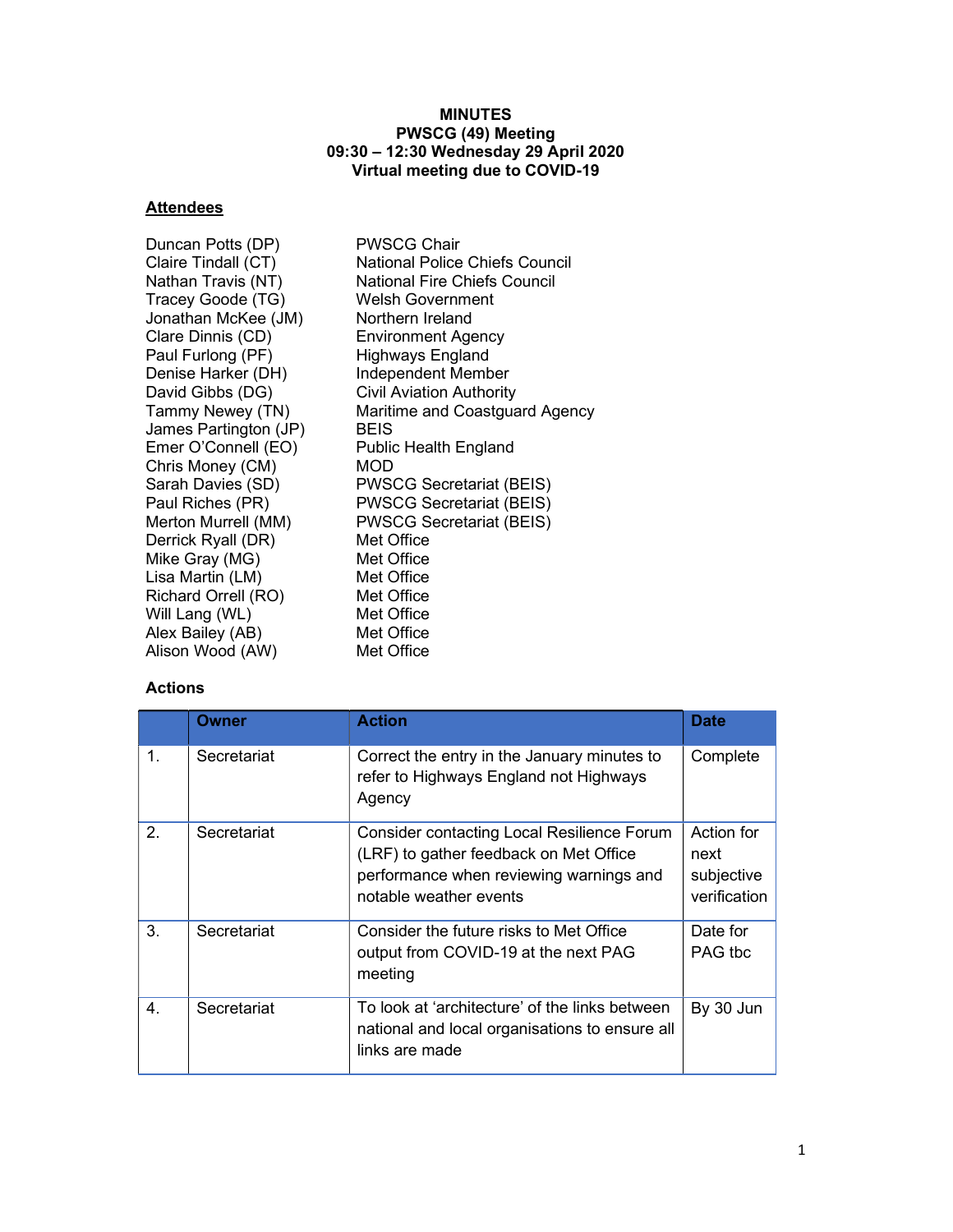|                | <b>Owner</b>      | <b>Action</b>                                                                                                                                                                  | <b>Date</b>                                           |
|----------------|-------------------|--------------------------------------------------------------------------------------------------------------------------------------------------------------------------------|-------------------------------------------------------|
| 5.             | Secretariat       | Consider how to assess responder<br>satisfaction so that advisors are not 'marking<br>their own homework'                                                                      | By 30 Jun                                             |
| 6.             | Will Lang         | Provide the feedback and evidence of<br>responders through the LRF and NRW that<br>demonstrate the satisfaction of the warning<br>service in Wales to Tracy Goode.             | By 31 May                                             |
| 7 <sub>1</sub> | Lisa Martin       | Ensure the invite to responder<br>workshops/panel and the work to review<br>messaging of warnings goes to all PWSCG<br>members                                                 | When<br>dates<br>agreed                               |
| 8.             | Met Office        | Investigate if there has been any reduction<br>in forecasting capability in the west of N.<br>Ireland in particular during the warning<br>period Jan-Mar 2020                  | By 30 Jun                                             |
| 9.             | <b>Met Office</b> | Met Office to consider how a 'whole<br>systems' response works in relation to<br>flooding and the warnings from the FFC and<br><b>NSWWS</b>                                    | When<br>reviewing<br>warnings                         |
| 10.            | Met Office        | An updated Finance report as part of a<br>Finance 'deep dive' to be presented at the<br>next PAG                                                                               | Date for<br>PAG tbc                                   |
| 11.            | All PWSCG         | Members to ensure they are prepared to<br>input into the development of the next CSA<br>by ensuring they are clear about the outputs<br>they wish to see included as customers | By<br>Autumn<br><b>PWSCG</b><br>ready for<br>next CSR |
| 12.            | Lisa Martin       | Circulate the link to the schools education<br>package to all PWSCG members                                                                                                    | To be<br>circulated<br>with<br>minutes                |
| 13.            | Secretariat       | Upload the annual report and other annually<br>published documents to the PWS web<br>pages                                                                                     | By $31st$<br>May                                      |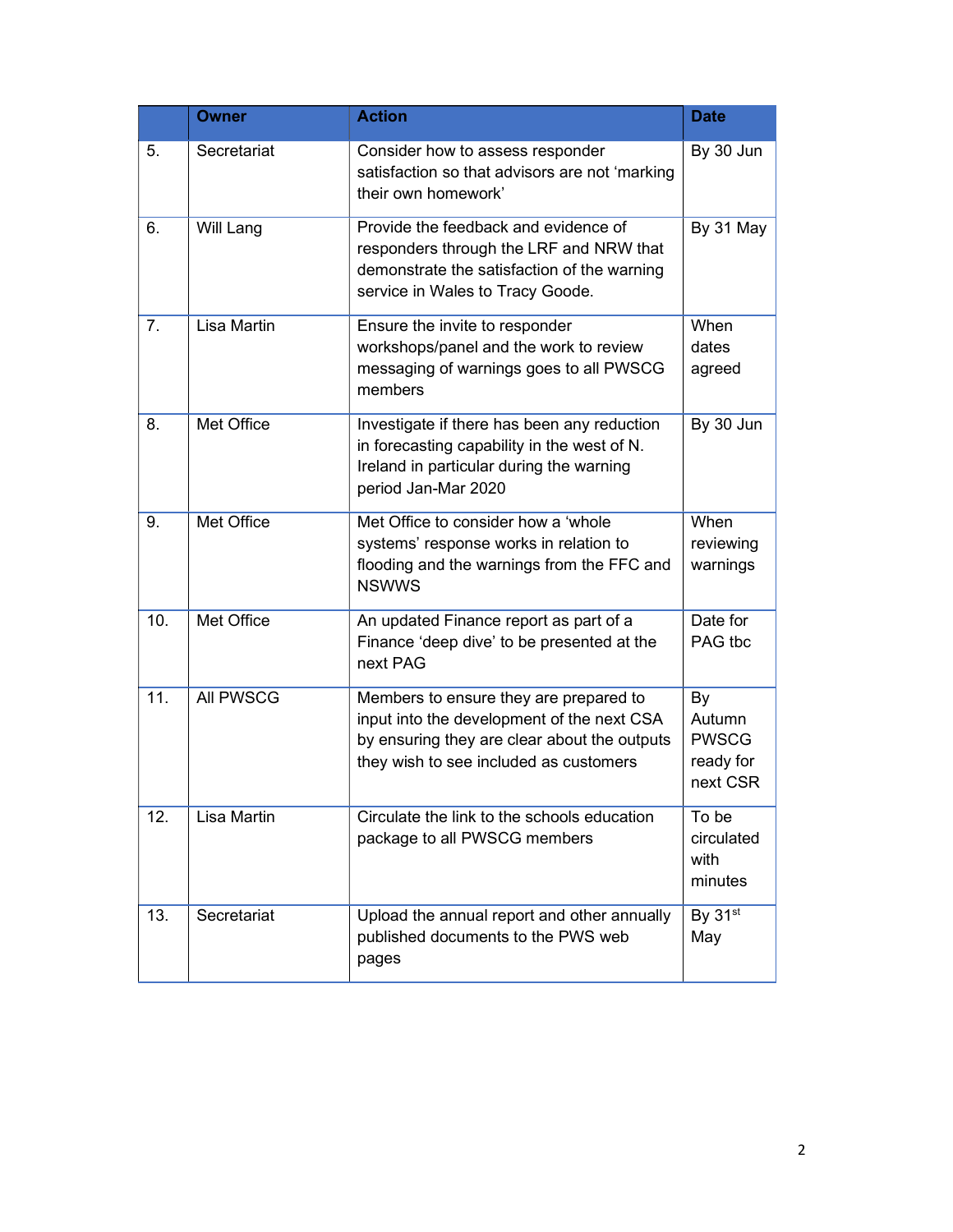#### 1. Welcome and Introductions

In-camera session (No Met Office staff present)

Notes in full version.

#### 2. Main PWSCG Meeting including Met Office colleagues

The minutes were agreed subject to changing the reference to Highways Agency to Highways England. The update to actions was provided and noted.

## 3. BEIS Update

JP provided the BEIS update.

The overwhelming focus of the department has been in the effort to support the work to fight Coronavirus. Support for businesses across various sectors has been a priority including launching grants and loans to various businesses and handling of economic shocks. The department is very busy, with knock-on effects on resource, but this has not adversely impacted support for PWS or wider Met Office sponsorship activity.

On COVID-19, the impact on Partner Organisations is being monitored; BEIS is getting regular feedback. As funding issues emerge, options are being explored to move work to the right to ease them. Following the Budget announcement, BEIS Finance are working on this year's allocations/budgets. Work is also underway to develop a R&D strategy. Negotiations continuing with EU.

## 4. Chair's Report

DP informed the group that he would like to continue with face to face visits as soon as possible. He has written to the Met Office to support their current efforts, and also to inform them that the PWSCG will want to be involved with any Met Office prioritisation that maybe required as a result of COVID-19 impacts.

## 5. Independent Member Report

DH summarised her activity over the previous months. Certain meetings such as the Media and Reach sub-Group were cancelled due to COVID-19 restrictions but there were no indications of any major problems with broadcasters. DH cited that her main concern is understanding the financial impact on Met Office from COVID-19. With CAA funding reduced, how will the Met Office handle that shortfall and what are the risks to output going forward and service levels. DH enquired about Met Office capability during this time especially if there is a severe weather event(s).

## 6. Met Office update

DR informed the group that the Met Office transition to remote working had gone smoothly. It has been going well with no significant reduction in quality or range of services. DR summarised a range of changes and impacts experienced by the organisation. The biggest impact has been on the staff with almost all employees now working at home. This has affected certain production areas such as studio output and a reduction in the weather related content being produced. Small dips in observations have occurred, but that has primarily been down to the inability to fix or service kit located in areas where travel is restricted and social distances measures make it complicated. More substantial reductions in the quantity of observations from aircraft are a concern and the Met Office is exploring a number of options to reduce the potential impact. Met Office are already working with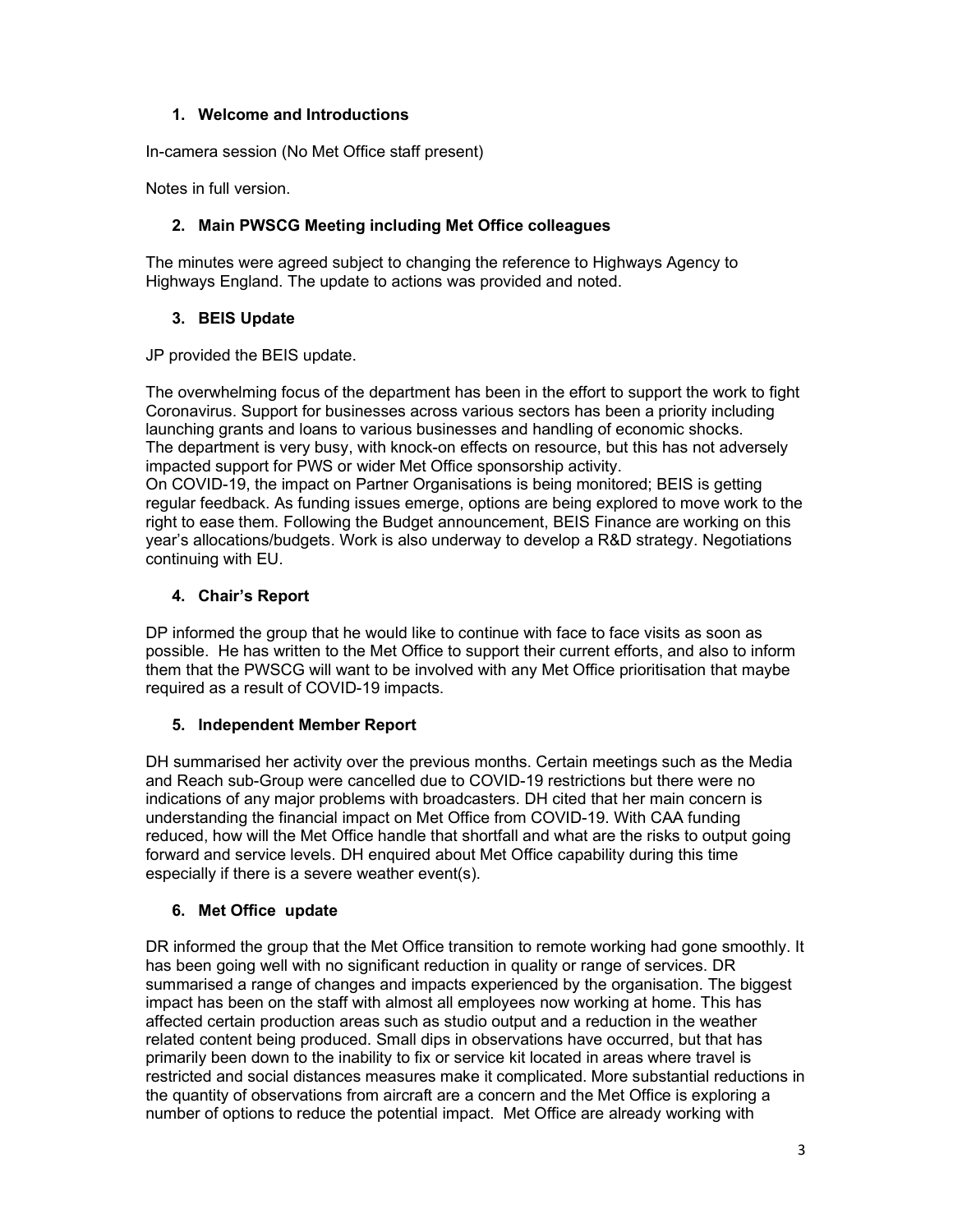agencies to establish ways to overcome these obstacles. The current impacts on forecast accuracy are within normal variability.

The largest financial risk so far stems from the reduction in income from the CAA due to the cessation of almost all commercial passenger flights. Other knock on effects include the slowing down of some of the development work and also shifting resource to support BEIS and UK government on the COVID-19 effort. Other key projects such as the Supercomputer procurement are progressing well and to timeline albeit without any visits to potential suppliers as part of the procurement process.

DR noted that with all this current uncertainty and the potential impact it may have on future budgets that the PWSCG may need to engage with the PWS team if a prioritisation exercise is required.

Met Office are also providing COVID-19 modelling support activities. The project is up and running to ensure Met Office data, computing resources and expertise are as responsive as possible to govt/research requests and opportunities. website for data is here: https://covid19response.informaticslab.co.uk/hub/login

DP noted the potential long term risk posed by the shortfall in aviation funding and the possible need for the PWSCG to stand ready to advise on any prioritisation of activity when the time comes. DP enquired about what was being done to overcome the current obstacles to fixing observation equipment. DR explained that they were actively looking at all the options to be able to access those sites and carry out the work to get the equipment fixed.

DG provided an update on behalf of CAA. They have agreed with Met Office to suspend some specialist aviation products (mainly leisure related) to help Met Office be more flexible with resources and maintain the focus on the public weather service. As part of the review into current services the CAA has agreed that the Met Office Civil Contingency Aircraft (MOCCA) contract will not be renewed. Reintroduce products when lockdown restrictions are eased.

TG enquired about the prioritisation of services and whether additional input was required from the Welsh responder community. It was confirmed that PWSCG services are currently being protected

#### 7. Severe Weather

WL provided the group with a summary of the weather events experienced since the last meeting with a key focus on storms Ciara and Dennis. WL reminded the group that at the January meeting it was looking possible that that targets for warnings would be missed. However, February turned out to be a very active month weather wise. There were three named storms and it was the wettest February on record since 1862. WL spoke about that period being categorised in terms of some of the worst flooding in northern England. Overall the Met Office was assessed as performing strongly on warnings with some impressive lead times for Ciara issued 6 days in advance. One missed Amber warning for rain was noted during that period something that CD at Environment Agency welcomed had been identified and reflected in the performance assessments.

Some members of the group enquired about how the assessments on performance were conducted and the evidence used to come a decision and in particular for Wales. WL explained that evidence is gathered from responders through the local resilience forums including Natural Resources Wales. It was agreed that WL would report back to the PWSCG with the evidence collected.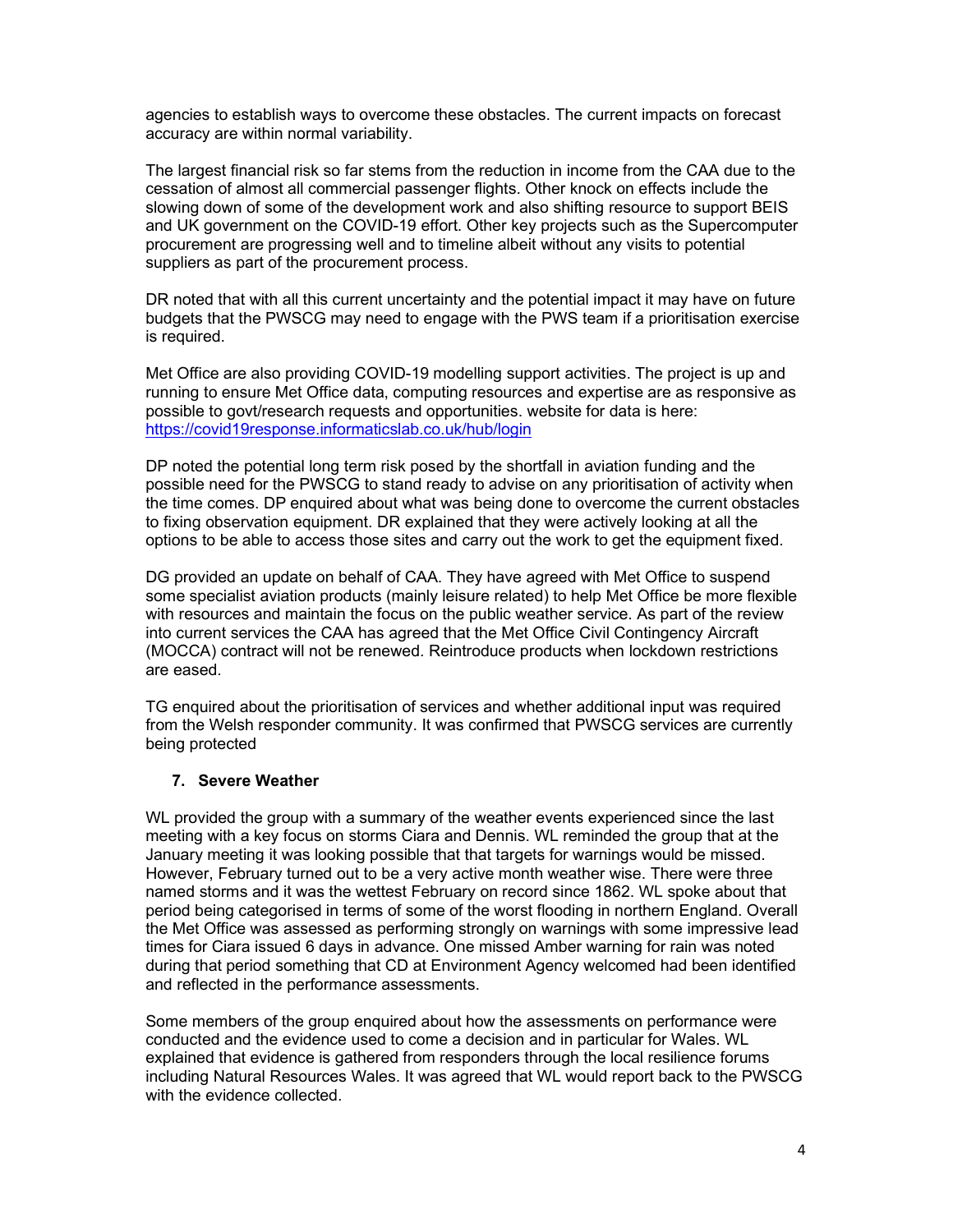EO fed back that the accurate forecasting was very helpful for the COVID-19 repatriation response and with the additional incident management functions they had to set up for COVID-19.

CD spoke about recognising the importance and difference between the weather and the impact of the weather. The events in February demonstrated the importance about the continuum of warnings and the continuum of public action from when the weather event happens to when the impact takes place. This has always been a particular issue when faced with flooding incidents. WL noted that they were taking on board lots of feedback on the complexity of warnings and that they would be reviewing the work in this area. EO supported the point about the complexity of the warnings; it was difficult to communicate the message onward. EO indicated she would like to be included in any future discussions on this point.

JM provided some local feedback for storm Ciara where there were low impacts experience in the west of N. Ireland. JM requested that the forecast for the west of N Ireland should be looked into as there was a clear underestimate of the amount of rainfall. A full debrief for the seasons events in N. Ireland is planned for 2 June and would be an opportunity for the Met Office to be involved. WL noted that he would look at subjective verification assessment and factoring in near misses.

DP summarised the discussion and noted that there was a need to look at things from a 'system response' view taking in the broader context as is the case with the Flood Forecasting Centre. The other action points noted were to take a systematic look at the continuum of warnings and impacts and for SD to arrange a finance deep dive for PAG group including Met Office and BEIS. The group agreed the PWSCG Annual report should be uploaded to the website.

## 8. Secretariat Report on Performance

#### PWSCG Assurance Group – PAG

SD summarised the work of the PAG who met virtually at the end of March. DH noted that the Finance report that was presented to them was light in detail and that a more detailed update and deep dive should take place at the next PAG meeting. DH noted that as the situation with coronavirus evolves BEIS will need to provide some guidance and support to the Met Office on what will happen if a reduced funding scenario arises.

#### PWSCG Annual Report

PR presented a draft PWSCG Annual Report that has been expanded on the previous year's version. The new report contains two case studies that highlight the PWS in action to bring to life why the PWS is so important. PR encouraged other members to provide details of case studies they would like to share so they could be included.

#### 9. Delivery in 2019/2020 and Milestone Sign Off

MG provided a summary on performance and delivery over the last year. The overall message is that it has been a successful year in delivery of the PWS. Performance measures have been met. There was a particular focus to drive improvements in the maximum temperature forecast which was achieved with a swift introduction to changes to the model in the autumn. All the work to deliver the enthusiasts area on the website was achieved in year with just a short delay into FY 2020/21 due to COVID-19. It was launched on the website and went live on 28 April https://www.metoffice.gov.uk/weather/maps-andcharts/enthusiast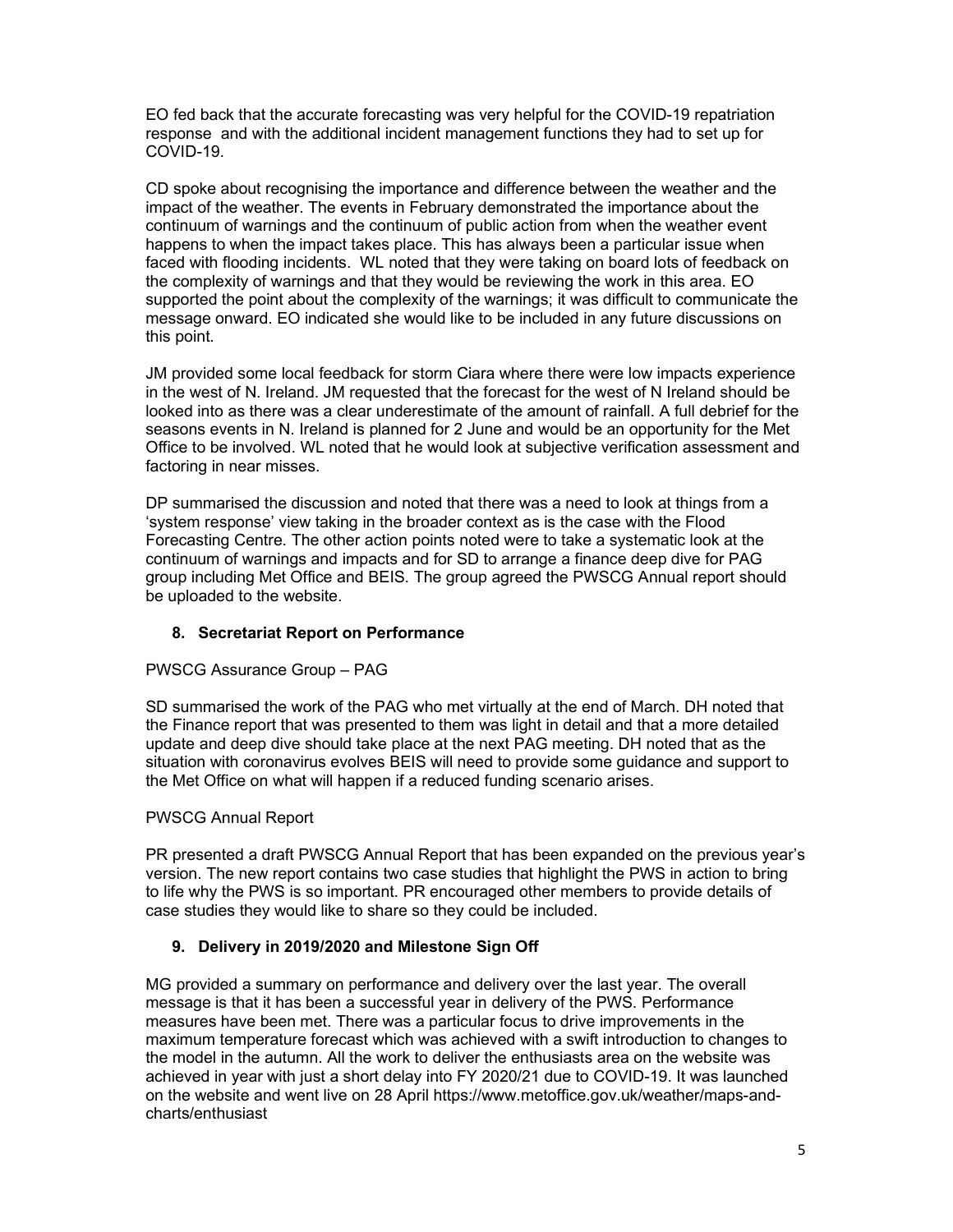The group agreed that this milestone had been met in year, taking into account the short delay into April before it could go live on the website.

Other achievements included significant progress at the Met Office in managing data and making it available and more accessible. Roadmaps are in place so there is a clear plan to facilitate data accessibility.

Other key achievements include exceeding the warnings target with 79% of warnings providing good or excellent guidance against a target of 75% for the year. Met Office achieved an average increase in both direct and indirect Reach of PWS outputs. On the international theme, the Met Office has secured UK appointments at the WMO helping to increase UK influence internationally.

The group welcomed the summary on performance and approved all the milestone reports circulated with the papers and that 13 of the 14 milestones had been delivered.

The group followed up with a number of questions. DH asked who the Nowcasting briefing tool was intended for? WL explained that the prototype was developed with EA responders in England but that the results will be made available to others in the UK. WL informed the group that the prototype was on hold at the moment. It will become available to responders. Plans about its use are still under consideration and it may become available to Media partners, but training is likely to be required.

TN enquired about the remit of Civil Contingency Advisors and whether their area of responsibility is just on the land or do they cover the 12 nautical mile territorial sea that is covered by the Civil Contingency Act? It was noted that CCAs covered where events occur and what the LRF's are interested in and this will cover the areas under coastguard responsibility in some cases. An action was noted to think further about the remit of CCAs/Met Office in coastal areas.

TG enquired about the evidence used to sign off the CSA PPM3. TG has some concerns about making sure that the Welsh community is happy with the CCAs especially as it hadn't been possible to hold a Welsh PWSCG meeting. TG spoke about previous points raised in Wales about the heat health alerts and the disparity with England as it was felt that not all the points had been addressed. It was noted that at the October PWSCG meeting in 2019 the Met Office did present on the plans to investigate what could be developed with regards to a heat warning service.

DP noted that there appears to be an architecture issue in terms of the way evidence is gathered and fed back and requested that action is taken to address this. An action was taken to think about the connections between advisors/PWSCG and how the assessment of Met Office performance relates to responder satisfaction so that the advisors are not marking their own homework. The secretariat will look at architecture of all the links between national orgs (eg MCA, PHE), and the local ones so that the assessment is made taking a balance of evidence from users of the PWS services.

TN acknowledged that the MCA do not engage as much as they should in providing feedback and would work with the secretariat to make sure the appropriate level of feedback is gathered.

LM informed the group that there are also responder panels that Met Office would welcome all responder representation, this is a way to feedback to the Met Office and ensure ongoing collaboration, in addition to the workshops they are planning. It was agreed that LM would send the responder panels' link to all PWSCG members. DP sought some additional information on the reach report which LM provided.